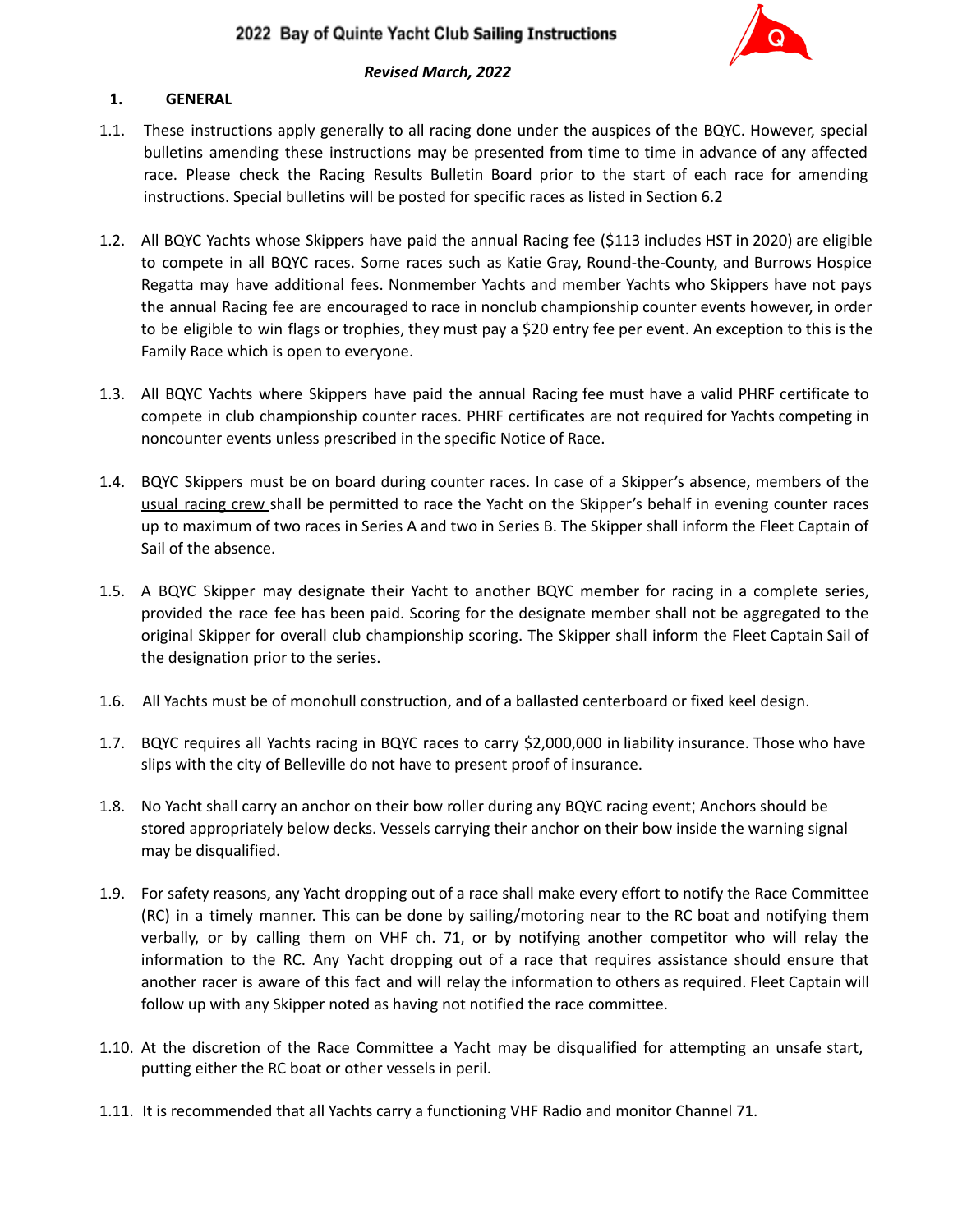

#### **2. SPECIAL RULES**

- 2.1. All races are sailed under the 2021-2024 World Sailing Racing Rules of Sailing as amended by Sail Canada and BQYC Race Instructions. Rules will apply in the following preference:
	- 1. BQYC Race Instructions
	- 2. Sail Canada Rules
	- 3. World Sailing, Racing Rules of Sailing 20212024(RRS)
- 2.2. All races, unless otherwise posted, are scored using the PHRFLO handicaps. The Yacht must have a valid PHRFLO certificate to qualify for a finishing position. To obtain a PHRF rating, contact the BQYC PHRF Handicapper or Assistant Handicapper.
- 2.3. Any changes to a Yacht or her equipment that may affect her rating must be submitted to the Club Handicapper for approval and a new rating issued prior to the Yacht's participation in BQYC events.
- 2.4. It is the Skipper's responsibility to ensure that his or her Yacht is equipped in accordance with the Transport Canada regulations and the Canadian Shipping Act, is well founded and is in a safe and seaworthy condition.
- 2.5. Races to be resailed will be subject to RRS 36 (starting penalties) and 80 (notification).
- 2.6. For clarity, Skippers are strongly advised to read the 2022 Race Committee Procedures.

### **3. SPECIAL RACE INSTRUCTIONS**

- 3.1. Single, Double, & Family Races: No spinnakers, double headsails or DRS's are allowed. Spinnaker or whisker poles may be used. Handicapped as NonFlying Sails.
- 3.2. Fleet Captain Series: No spinnakers, double headsails or DRS's are allowed. Spinnaker or whisker poles may be used. Handicapped as NonFlying Sails.
- 3.3. The Warmup Race (to Trenton), Burrows Regatta, Braidwood, Single, Double, Family, Pursuit, Katie Gray, Binnacle, Round-the-County, and other races not covered by these Race Instructions will have special race instructions that will be posted on the Racing Bulletin Board in main lobby.
- 3.4. Yachts planning to sail in the Pursuit race MUST register by the Wednesday preceding the race.
- 3.5. Oral changes to the sailing instructions may be given on the water, if necessary by the Race Committee. Every effort will be made to advise every Yacht of change(s). (RRS 90.2C notification)
- 3.6. In case of adverse weather, the Fleet Captain, or assigned Race Committee for the event may make the decision to abandon, or postpone any race and reschedule.
	- In the case of an Environment Canada severe weather WARNING or WATCH, the Race Committee with the FCS shall decide as to whether it is safe and prudent to proceed with Racing. In the absence of the FCS, the decision will be the responsibility of the Race Committee.
	- Wind Speeds will be dealt with on a case-by-case basis with a recommended maximum of 25 Knots (Direction sensitive) and a recommended minimum of 3 knots sustained to start a race.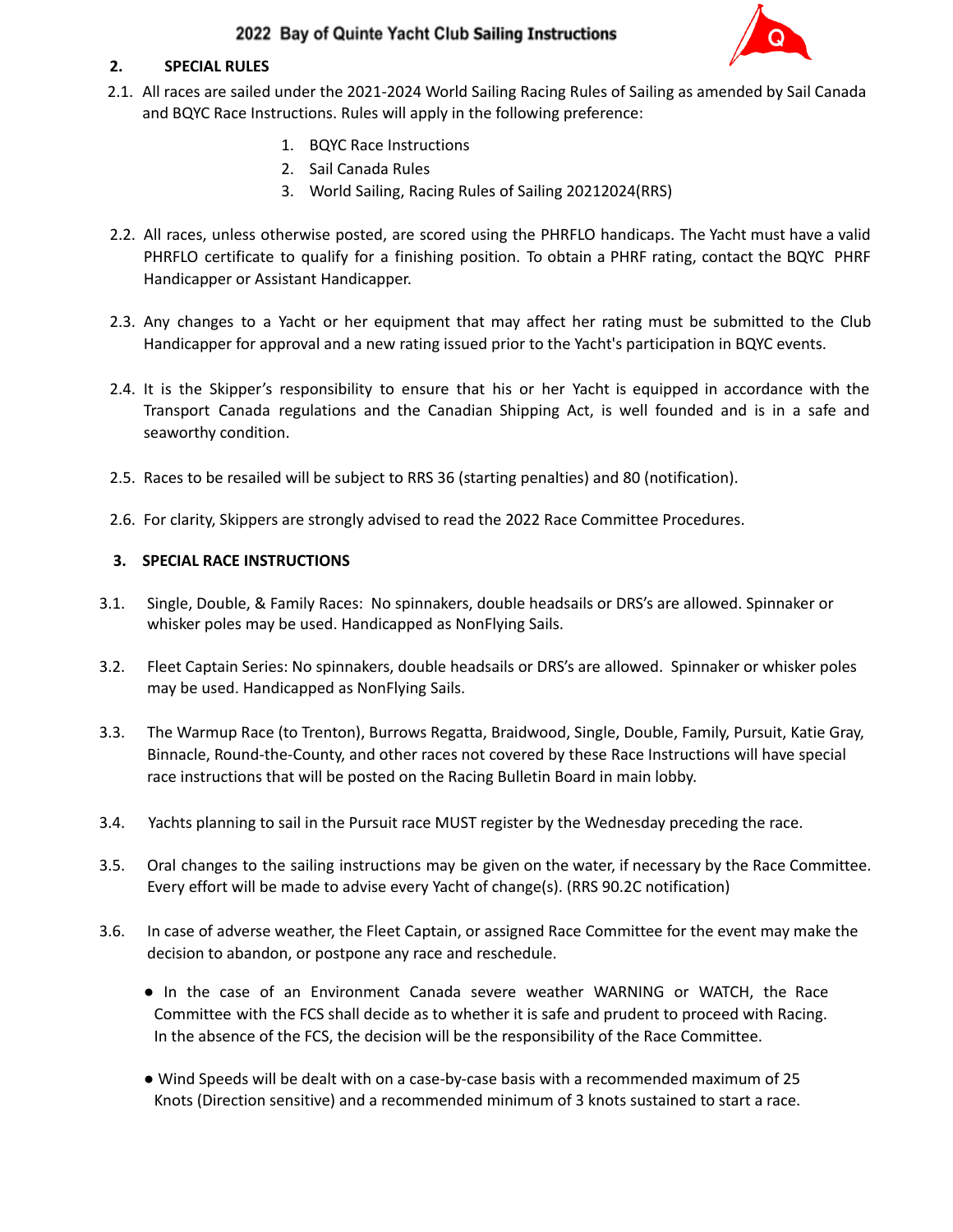

- In case of a weather impact, announcement will be made at the BQYC club deck and relayed on VHF Ch71, one hour prior to Scheduled Start with a situation report. Flags may be flown ashore.
- When a race is held, it is the responsibility of the Skipper to decide whether to participate. Skippers are advised especially when there are adverse weather conditions to carefully consider the following prior to entering a race. If you are unsure of any of the above conditions you are advised NOT to participate.
	- A. Do they and their crew have the necessary skills to participate safely?
	- B. Is their Yacht properly maintained and up to the task?
	- C. Do the skipper & crew feel confident in their ability to handle situations that might arise?

## **4. IDENTIFICATION**

- 4.1. All Yachts shall fly their correct identifying Division ribbon or flag: Spinnaker Division One Yellow, Spinnaker Division Two – Green, White Sail Division Three – Blue, Shark Class – Black. These shall be flown from the backstay and visible to other Yachts.
- 4.2. All Yachts are to display their correct sail numbers, yachts sailing with incorrect numbers may not be scored if a situation arises where there is confusion on what boat is finishing. This is more likely to occur if there are boats racing with the same sail numbers in the same fleet.

## **5. DIVISIONS**

- 5.1. The Division in which a Skipper wishes to compete must be declared at the beginning of the racing season and no switching of divisions will be permitted for those races which count for the Club Championship. For those series that do not count toward the Club Championship, a Yacht must compete in the same division for the duration of that series.
- 5.2. Divisions will be as follows unless modified by subsequent posted changes or the individual race instructions for specific races:
	- Spinnaker Division 1 Yachts equipped with spinnakers with a PHRF rating equal or below 200.
	- Spinnaker Division 2 Yachts equipped with spinnakers with a PHRF rating above 200.
	- White Sail Division 3 Yachts not using spinnakers, double headsails or DRS's. Spinnaker or whisker poles allowed in accordance with RRS 50.2.
	- Shark Class Shark Yachts are encouraged to have a valid Shark class measurement certificate; failing this, the Yacht must meet the "spirit" of the CSCA regulations.

## **6. COURSES**

- 6.1. Courses are described on separate Course Listings designated EE, EW, W, B.
	- EE (Evening) Courses will be sailed east of the Bay Bridge.
	- EW (Weekend) Courses will be sailed east of the Bay Bridge.
	- W Courses will be sailed west of the Bay Bridge and may be designated by a 'W' flag flown off the green light post at the south tip of the club property.
	- B Courses are in Big Bay & will be a modified Olympic Triangle or a Windward/Leeward course.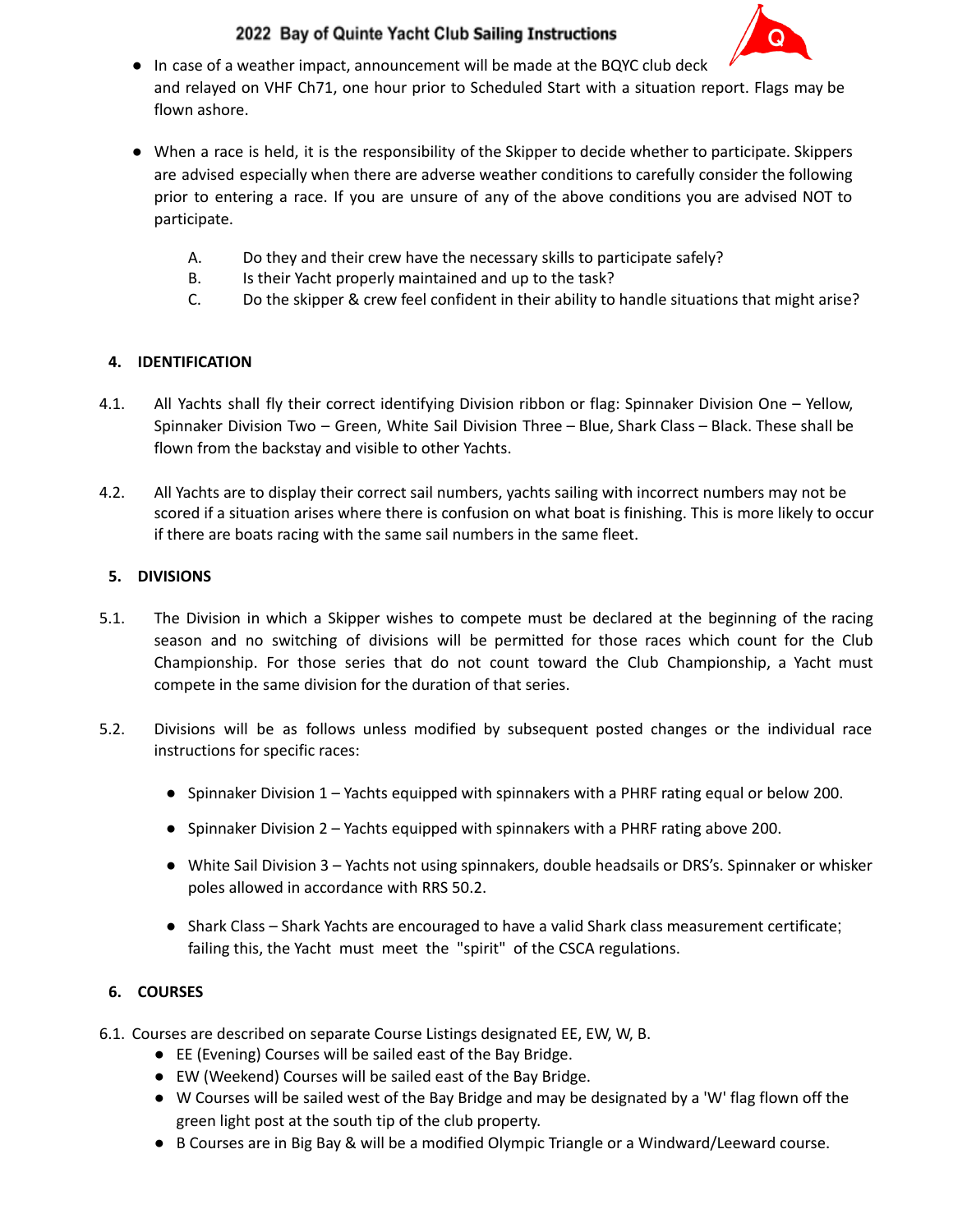

- 6.2. All other courses will be designated in individual race instructions. Refer to the special race instructions for the Warmup Race (to Trenton), Burrows Hospice Regatta, Braidwood, Katie Gray/Binnacle, and Round-the-County.
- 6.3. The Course Listing to be used will be chosen by the Race Committee with input from the Fleet Captain according to the following:
	- Weekday evening races will use EE or W courses.
	- The *Challenge Cup* and *B. of L.E*. will be sailed on EW or W Courses*.*
	- The *Wills Cup* and *Robb Cup* are intended to be sailed in Big Bay using courses which can be a modified Olympic Triangle or Windward/Leeward courses. Course location may be changed by the Race Committee based on weather conditions.
	- The *Pursuit Race* will be sailed on EW and / or W Courses.
	- The *Single, Double, Family Race*s. *the Fleet Captain Series,* and *the Frostbite Series* will be sailed on either Course EE or W.
	- Ladies Racing Series will be sailed on the EE or W courses & one long distance race defined by the Race Committee.
- 6.4. Refer to the Course Charts for approximate mark locations
	- EE and EW Course marks will include navigation buoy Q54 designated as mark 2 and four club placed marks designated as marks 3, 4, 5 and 6.
	- W Course will include a Start/Finish Mark #7 near the Bay Bridge, Mark #8 near Anderson Shoal and Mark #9 near Cemetery Point.
	- B Courses (Big Bay) will be established by the race committee using temporary club marks.
- 6.5. The specific course to be sailed will be indicated using numbered boards displayed in clear view on the starting line side or the stern of the RC boat, prior to the warning signal. Course numbers will be read left to right regardless of which side of the RC boat they are displayed.
- 6.6. Two full legs must be completed to constitute a race.

#### **7. START TIMES**

- 7.1. The division starting order for races will be: Division 1 & Division 2 together, followed by Shark Class, followed by White Sail Division 3
- 7.2. The scheduled first division start time is:
	- Evening races before September 1: 18:30
	- Evening races on/after September 1: 18:00
	- Sunday/Saturday Races: 13:30 Unless otherwise indicated
	- Katie Grey Race: 11:00 for the first division (See race instructions posted)

● Braidwood Cup Race: 12:00 for all Divisions

- 7.3. Other races will have their individual start time posted on the Racing Bulletin Board.
- 7.4. Unless otherwise indicated above or by the RC there will be three starts for all races.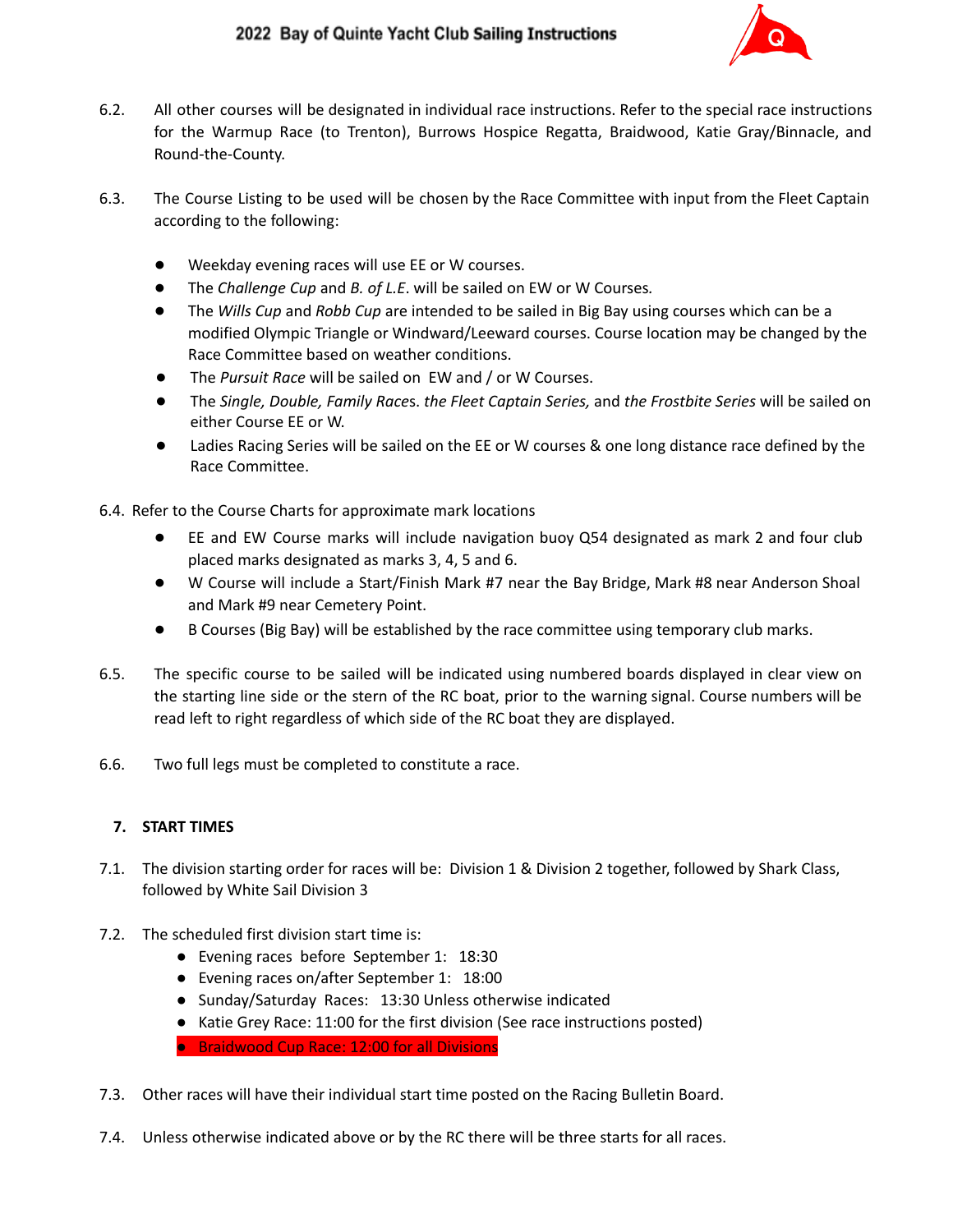

### **8. TIME LIMITS**

The following Time Limits and Curfew change RRS 32, 35, A4, A5.

- 8.1 The Time Limit and Curfew for all divisions, unless otherwise posted or included in the race instructions for a particular race, will be as follows:
	- a) **Weekday Evening course races (EE, W)** The Time Limit for the first boat is 9:00 PM. The Curfew for all boats is 9:20 PM.
	- b) **Weekday Evening course races (EE, W) on/after September 01** The Time Limit for the first boat is 8:00 PM. The Curfew for all boats is 8:15 PM.
	- c) **Weekend course races (B, EW, W)** The Time Limit for the first boat is 5:00 PM. The Curfew for all boats is 5:30 PM.
- 8.2 If any boat from any division has finished within the Time Limit, the race will be valid for all divisions.
- 8.3 If no boat from any division has finished within the Time Limit, the race shall be abandoned for all divisions.
- 8.4 Boats finishing after the Curfew will be scored DNF without a hearing. The Race Committee shall not score any boat after the Curfew and may leave station after the Curfew.

#### **9. START / FINISH**

- 9.1. Races will be started in accordance with Rule 26 (starting races).
- 9.2. Class Flags are Shark Class Pennant for the Shark Class, Numeral Pennant One for Spinnaker Division 1, Numeral Pennant Two for Spinnaker Division 2 & Numeral Pennant Three for White Sail Division 3.
- 9.3. All Yachts are requested to sail past the stern of the RC boat prior to the start of the first race to enable their sail number to be recorded.
- 9.4. A spacer mark (flying a pennant) may be positioned approximately 10' downwind of the RC boat. No Yacht is permitted at any time to sail between the spacer mark and the RC boat. The spacer mark is considered part of the RC boat and any Yacht touching the spacer mark will be subject to the normal penalty (RRS 31. touching a mark).
- 9.5. The start and finish lines shall be between the ORANGE flag on the RC boat and a mark of the course. This ORANGE flag must be a beam of the mast when the RC boat is a sailing vessel. In absence of the orange flag, the RC sailboat mast will be taken as the starting line. The spacer mark is not part of the starting line.
- 9.6. If there is no RC boat on the finish line, the first Yacht to finish should take their own time when close aboard the finish mark (within two Yacht's boat-lengths abeam of the mark). The Yacht should remain at the finish and create a proper finish line and record the finishing times of the other Yachts.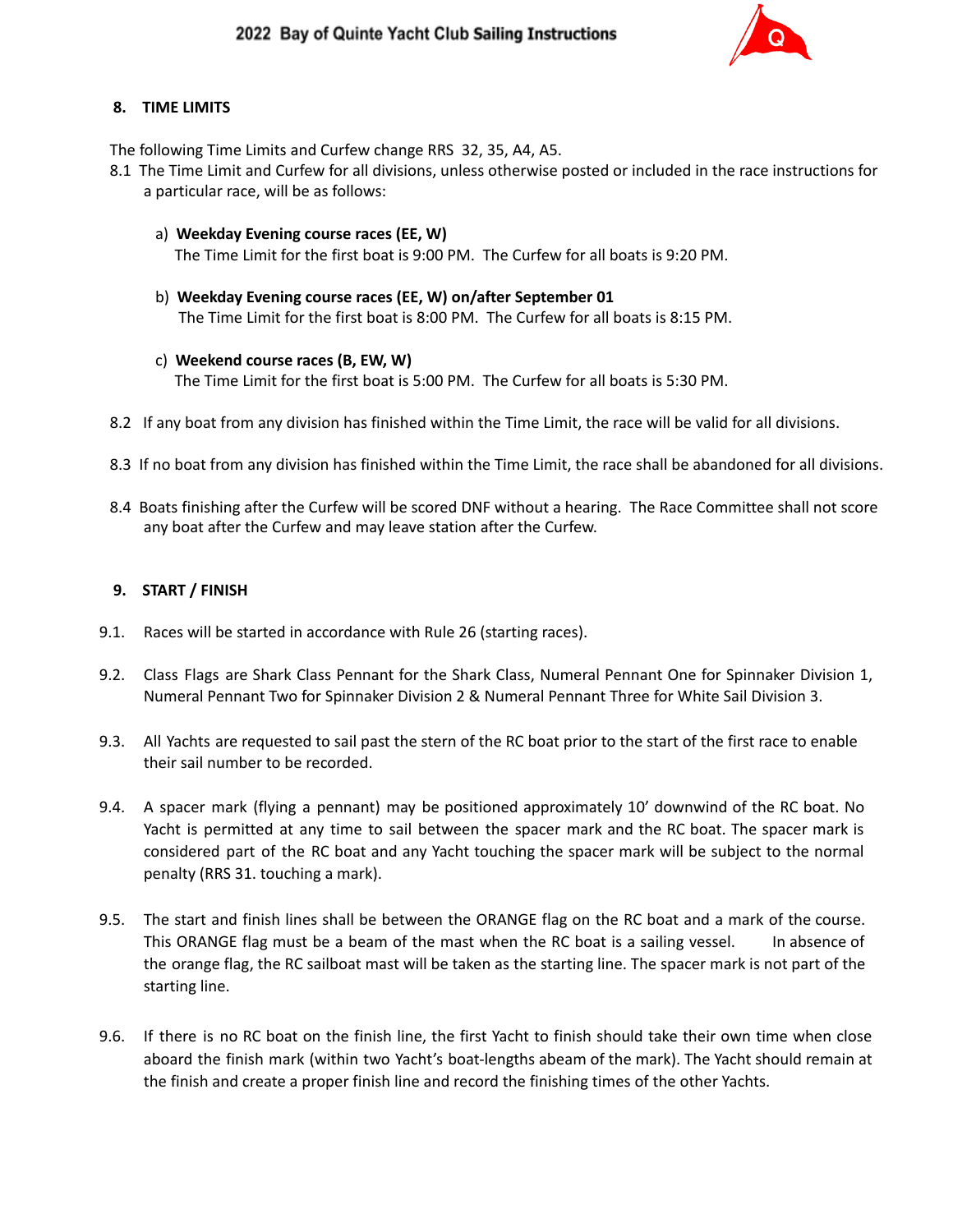

#### **10. SAFETY AND RACING ETIQUETTE**

- 10.1. All Yachts shall abide by all boating and racing rules and are expected to avoid unsafe situation and practices and demonstrate good racing etiquette and good judgment.
- 10.2. Skippers and/or their crews shall remain aware of the location and status of surrounding Yachts. When Yachts are near, they shall avoid unsafe situations and clearly communicate their intentions as necessarily to do so.
- 10.3. During the approach to the start line at the RC boat end, Yachts should avoid sailing downwind and being squeezed between approaching right away Yachts and the RC boat with no available route to avoid a collision.
- 10.4. Staying Clear: When there is more than one start for a race, later starting divisions are requested to remain clear of the starting area until their own division's 5 minute warning signal.
- 10.5. When Yachts from different divisions are sailing the same off wind leg of the course, it is suggested that much larger Yachts sail to leeward of smaller vessels to not unnecessarily hinder the progress of the smaller vessel.

#### **11. ROUND-THE-END RULE**

11.1. Round-the-end rule will not be in effect by default in 2022. Normal RRS will apply.

#### **12. RECALLS**

- 12.1. Individual Recalls will be signaled by the displaying of the 'X' Flag and will be accompanied by one sound signal. (RRS 29.1 individual recalls). The RC may attempt as a courtesy to announce the offending Yacht's name or number over VHF ch.71 and/or by direct hail. However, the onus of starting correctly rests with the Yacht. The flag shall be displayed until all OCS Yachts have complied with Section 11.1, but no later than one (1) minute before any later starting signal or four (4) minutes after the starting signal whichever is earlier.
- 12.2. A General Recall will be signaled by the displaying of the First Substitute Flag and may be accompanied by two (2) sound signals (this amends RRS 29.2 general recall). The warning signal for new start for the recalled division shall be made one (1) minute after the First Substitute is removed (one sound), and the starts for any succeeding division shall follow the new start.
- 12.3. After a General Recall, any fleet not started will delay their start accordingly.

#### **13. TAKING A PENALTY**

- 13.1. RRS 31 (Touching a Mark, 360 turn) applies.
- 13.2. RRS 44.1 and 44.2 (720 Turns Penalty) apply.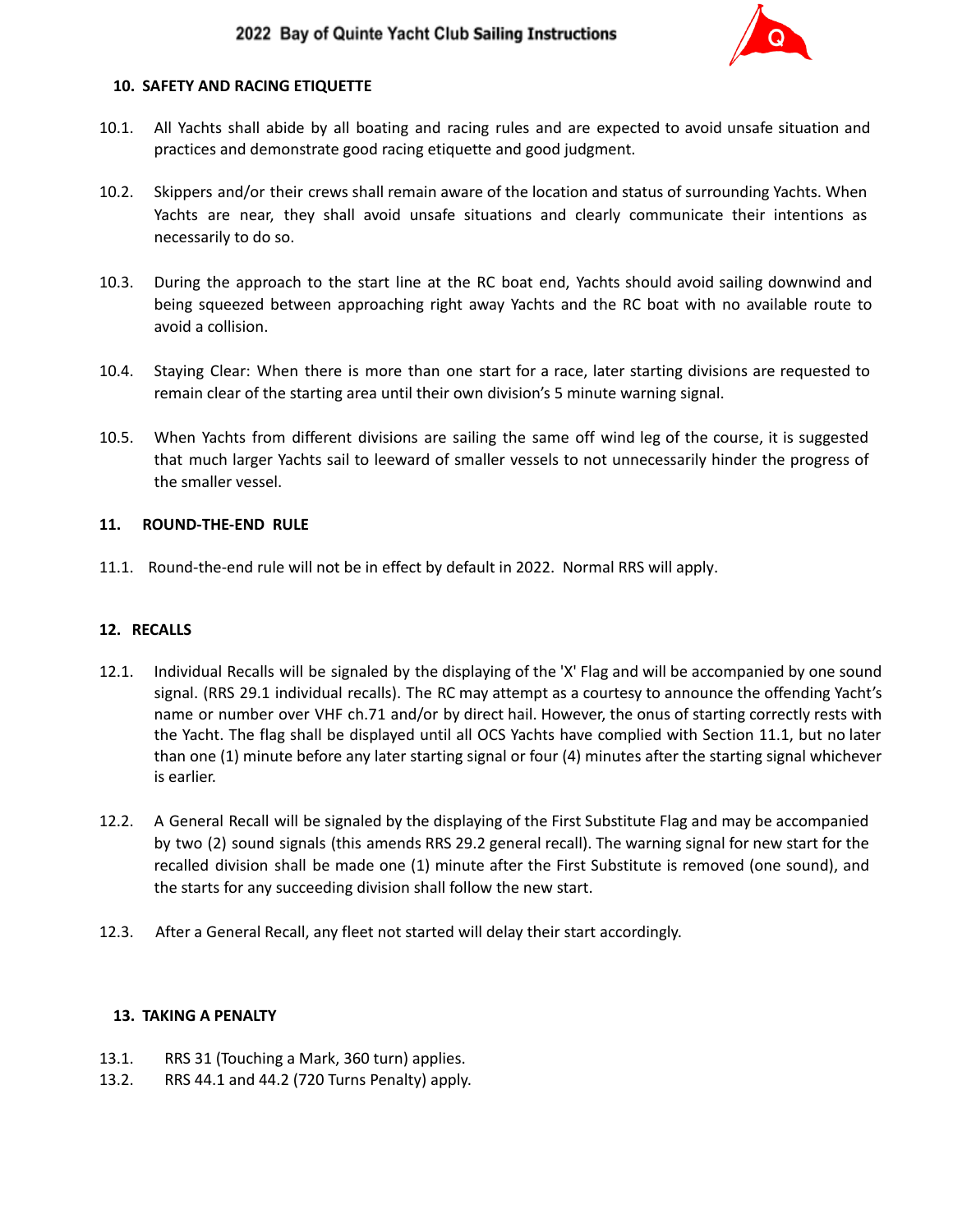

#### **14. SHORTEN COURSE**

- 14.1. The race may be shortened at any rounding mark of the course provided all fleets have to round that mark. Shorten course will be indicated by the hoisting of 'S' Flag and may be accompanied by two (2) sound signals. This may be done to enable the race to be completed within the club's time limit or for any other reason the RC deems necessary (this amends RRS 32.2 shorten course).
- 14.2. A race cannot be shortened to less than two (2) legs.
- 14.3. If the Shorten Course applies to only one of the divisions, the applicable class flag will be flown below or beside the 'S' Flag.

### **15. PROTESTS / ARBITRATION**

- 15.1. Protests must be submitted in writing on the prescribed form to the Race Committee within thirty (30) minutes of the RC boat docking.
- 15.2. The Race Committee will appoint the protest committee. When possible, skippers from the division other that which the protest applies will be used.
- 15.3. Protests will be heard as soon as possible after the race, but no later than seven (7) days after the race. Time and date will be published on the Racing Results Bulletin Board. The responsibility of attending the hearing rests with the Protestor and the Protestee. The protest committee may hear the protest and make a ruling should either party fail to attend said hearing.
- 15.4. Protest forms are available at the bar or club office.
- 15.5. Protests or grievances of PHRF ratings shall be dealt with in accordance with bylaws of PHRFLO.
- 15.6. When the two parties to the protest agree, the parties may decide to attempt resolution by arbitration. Acceptance of the arbitration process will not deny the Protestor of the right to a formal hearing. Arbitration process will be posted on the racing bulletin board and BQYC race website.

#### **16. SCORING**

- 16.1. Unless otherwise indicated, scoring will be based on the PHRFLO Time-on-Time correction factors.
- 16.2. The 'Low Point Scoring System' will be used, (RRS Appendix A, 4.1) except that the first place Yacht will receive ¾ of a point rather than one (1) point. This amends RRS A 4.1. Rule A 5.3 will apply.
- 16.3. In an overall series, only those Yachts that have completed a stipulated minimum number of races shall qualify for final standing. In computing the standing for a series, the finishing points of qualifying Yachts shall be adjusted upwards. The 'Club Championship' is considered an overall series for scoring purposes.
- 16.4. In computing the scores for the *Club Championship*, there are two (2) points for the *Wednesday A Series* and two (2) points for *Wednesday B Series*. There is one (1) point for each of the: *Wills Cup, Robb Cup,*